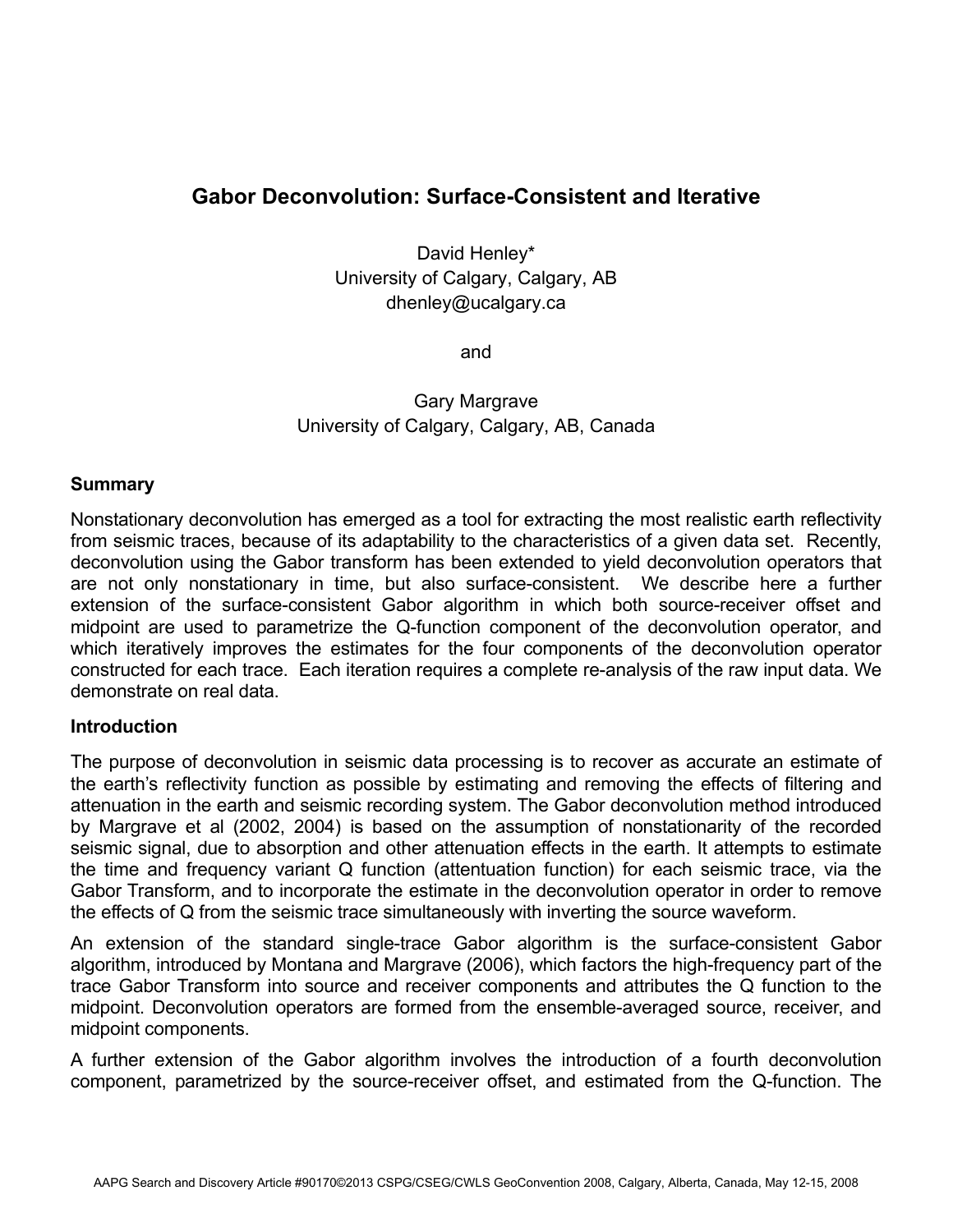four-component version of Gabor deconvolution, implemented in ProMAX, also has provision for iteration of the first estimates of the components.

## **Details of the Method**

The theory and details of Gabor deconvolution can be found in the references given; we describe here only the details pertaining to the four-component algorithm.

Since ensemble averages are an integral part of the algorithm, an input data set must be read once simply to enable the appropriate averages to be computed. Only with the second and subsequent reading of the input data set can deconvolution operators be constructed and applied to the individual traces from the stored, ensemble-averaged arrays of deconvolution components. The step-by-step algorithm proceeds as shown below. Here we refer to "raw data" by which we mean the data as input to Gabor deconvolution. Typically, such data may have had some processing (like coherent noise attenuation) and so is not in a truly "raw" state, so we use this term for convenience. Also, the various mathematical symbols all refer to arrays that are two dimensional, the dimensions being both time and frequency. The smoothing processes mentioned are also two-dimensional. Detail of these spectra and operators is not given here but is found in our references.

- Read a raw seismic trace, perform the Gabor Transform to obtain the Gabor magnitude spectrum,  $|G|$ .
- Apply hyperbolic smoothing (e.g. Margrave et al., 2004) to  $|G|$  to derive a Q-function,  $Qf = h(|G|)$ , where  $h(\cdot)$  indicates the hyperbolic smoothing operation, and to separate out the smoothed residual Gabor magnitude spectrum,  $s(|G|/{\mathcal{Q}} f)$ , where  $s(\cdot)$  indicates another (not hyperbolic) smoothing operation.
- Factor the Q-function (square root) and sum the result,  $\sqrt{Qf}$ , to deconvolution operator arrays indexed by source-receiver offset,  $D_0$ , and by midpoint (CDP),  $D_m$ .
- Factor the smoothed residual Gabor spectrum (square root) and sum the result,  $\sqrt{s(G/Qf)}$ , to deconvolution arrays indexed by source,  $D_s$ , and receiver,  $D_r$ .
- Repeat these steps until the entire data set has been read. Begin to read raw data again
- Read a raw seismic trace, perform the Gabor Transform to calculate anew the Gabor spectrum of the trace, *G* .
- Apply hyperbolic smoothing to re-estimate  $Qf = h(|G|)$  and  $s(|G|/Qf)$ .
- Divide product of Q-function and residual magnitude spectrum by normalized products of three at a time of the four components estimated during the first pass. This provides new (iterated) estimates of each of the components in turn. For example, the updated source operator is  $D_s' = s(|G|/Qf)Qf/(D_r D_o D_m)$  and similarly for the other components. These new estimates are summed into arrays indexed by source, receiver, offset, and midpoint.
- Retrieve the four component estimates from the first pass, whose source, receiver, offset, and midpoint correspond to those of the current trace, and combine into a the magnitude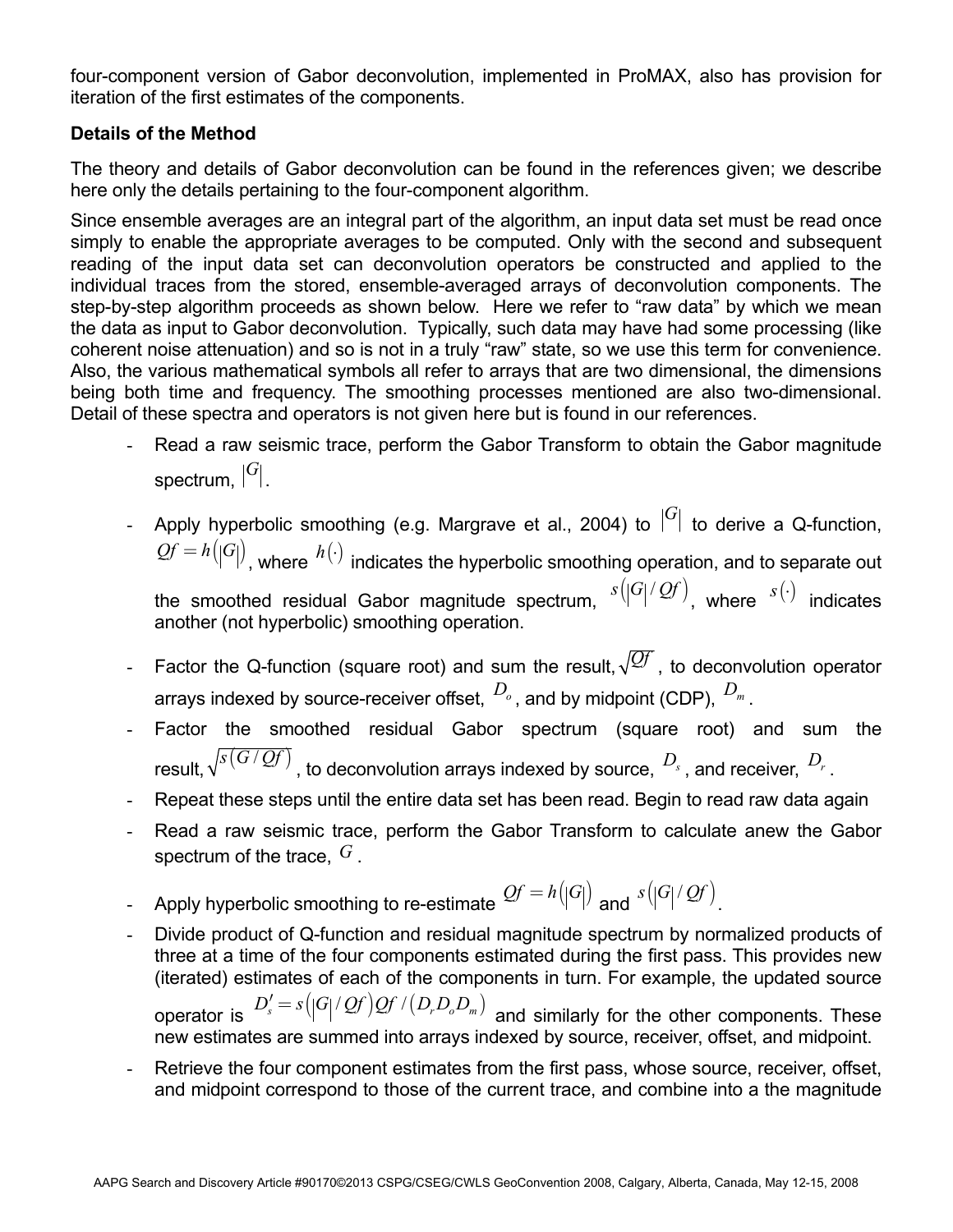of a deconvolution operator  $|D| = D_s D_r D_m D_o$ . Estimate the phase of the deconvolution operator by the usual Hilbert transform formula  $\phi_D = H(\ln(|D|))$ , where the Hilbert transform, *H* , is applied over frequency at constant time and the usual precautions are taken to avoid the log of zero.apply the inverse Gabor transform to provide an output trace. At this time, we have assumed that all four components are minimum phase; however, this assumption could be modified by making any selected component zero

- Repeat these steps until the data set has been read a second time.
- Modify initial component estimates by averaging with with iterated estimates.
- Repeat as many iterations as desired. Each iteration deconvolves the raw data with a revised operator.

### **Example**

The new version of Gabor deconvolution has been tested on both model and real data. In both cases, when compared with single-trace Gabor deconvolution, or with ensemble-average Gabor deconvolution; the single-trace Gabor algorithm produces the broadest band result on any given individual trace, but trace-to-trace phase within an ensemble can vary, due to differing amounts of noise on the individual traces. The ensemble-average Gabor process, on the other hand, shows the most phase stability over an ensemble, but has the lowest bandwidth. The four-component Gabor result is typically not as broadband as single-trace deconvolution, or as bandlimited as the ensemble-average version, but has good phase stability within an ensemble. The iteration of this algorithm appears to improve the early estimates.



phase for example.



Figure 1: Blackfoot shot gather after single trace Figure 2: Blackfoot shot gather after ensemble

Gabor deconvolution average Gabor deconvolution average Gabor deconvolution